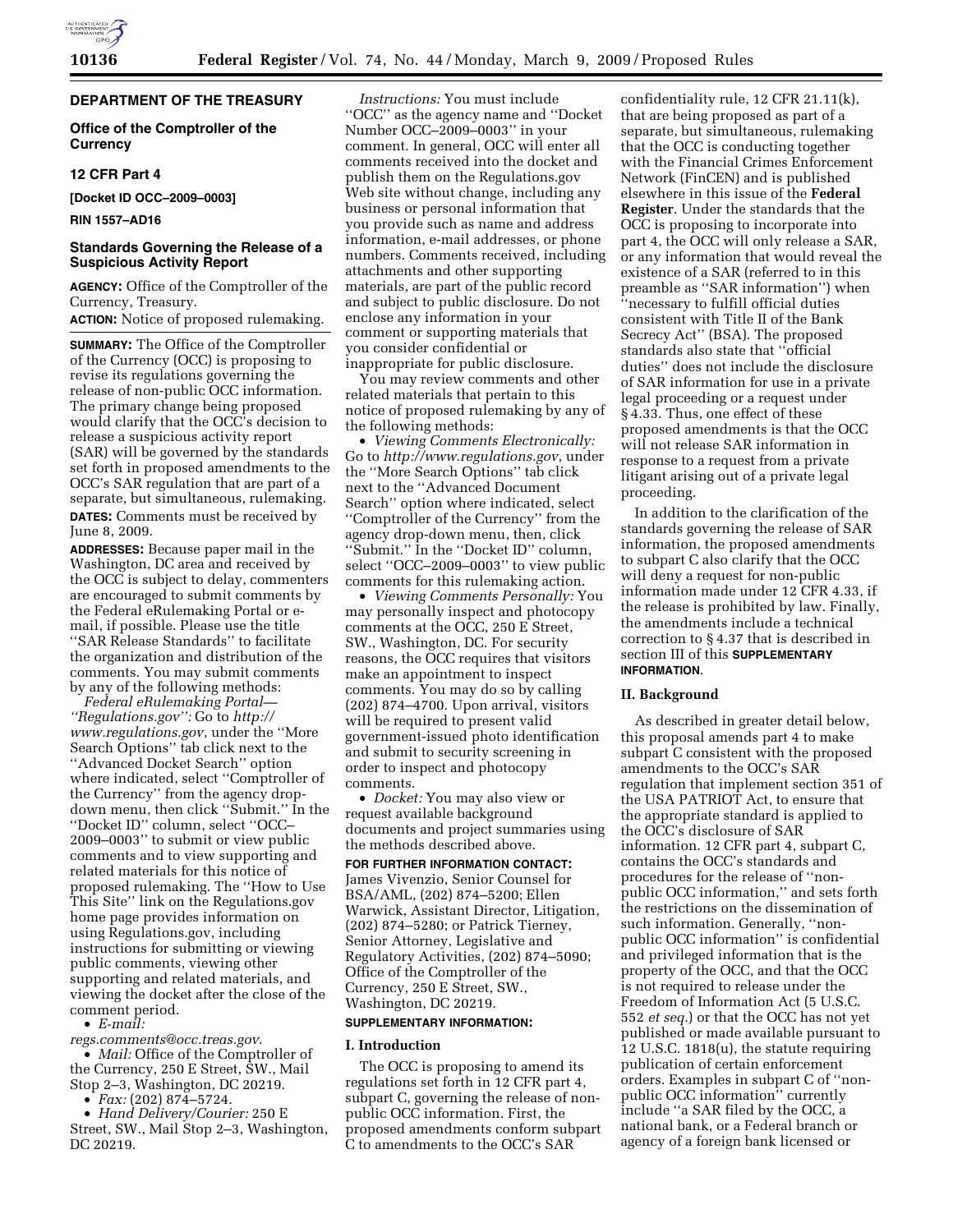chartered by the OCC under 12 CFR 21.11.'' 1

Subpart C generally describes procedures for requesting non-public OCC information from the OCC, such as where to submit a request, the form of the request, information that must be included in any request involving an adversarial matter, and various bases for the OCC's denial of such a request.2 Subpart C also authorizes the OCC to make non-public OCC information available to a supervised entity and to other persons, at the sole discretion of the Comptroller, without a request for records or testimony,<sup>3</sup> and sets forth the OCC's policy regarding the release of non-public OCC information to other government agencies in response to a request.4 Subpart C also describes the conditions and limitations that the OCC may place on information it discloses under subpart C.

Although SARs fall within the definition of ''non-public OCC information,'' the release of a SAR is governed by standards set forth in the BSA. The BSA and its implementing regulations require a financial institution to file a SAR when it detects a known or suspected violation of Federal law or a suspicious activity related to money laundering, terrorist financing, or other criminal activity.5 SARs generally are unsubstantiated reports of possible violations of law or of suspicious activities that are used for law enforcement or regulatory purposes. The BSA provides that a financial institution, and its officers, directors, employees, and agents are prohibited from notifying any person involved in a suspicious transaction that the transaction was reported.6 More importantly, in 2001, section 351 of the USA PATRIOT Act added a new provision to the BSA prohibiting officers or employees of the Federal government or any State, local, tribal, or territorial government within the United States from disclosing to any person 7 involved in a suspicious transaction that the transaction was reported, other than as necessary to fulfill the official duties

of such officer or employee.8 Accordingly, it is this provision that now governs the ability of the OCC to disclose SAR information to any person.

In 1999, the OCC amended the examples in its definition of ''nonpublic OCC information'' to explicitly include a SAR filed by the OCC or a supervised entity, making SARs subject to the procedures for the release of nonpublic OCC information set forth in part 4.9 The preamble to the final rule explained ''while the OCC has always taken the position that SARs are nonpublic information, the OCC was proposing this change to enhance the ability of banks and the OCC to protect SARs from being disclosed when SARs are sought by private litigants.'' 10 Later, the preamble explains that SARs were being added to the list of examples of non-public OCC information ''to protect the confidentiality of SARs further, particularly in litigation, not to make them more easily disclosable.'' 11

The OCC is revisiting the treatment of SAR information in subpart C in light of the 2001 amendments to the BSA, added by section 351 of the USA PATRIOT Act, that specifically address governmental disclosures of SARs. Under the proposed amendments to subpart C, the OCC will decide whether to release SAR information based upon the standard in the OCC's proposed amendments to its SAR rules, 12 CFR 21.11(k), implementing section 351, rather than upon any of the factors set out in subpart C.12 The standard in the proposed amendments to the OCC's SAR rules provides that the OCC will not, and an officer, employee or agent of the OCC, shall not, disclose SAR information except as necessary to fulfill official duties consistent with Title II of the BSA. In addition, the standard provides that ''official duties'' shall not include the disclosure of SAR information in response to a request for use in a private legal proceeding or in response to a request for disclosure of non-public information under 12 CFR 4.33.

The proposed SAR rules interpret ''official duties'' as ''official duties consistent with the purposes of Title II of the BSA,'' meaning, official disclosures necessary to accomplish a governmental purpose entrusted to the agency, the officer, or employee, consistent with the purposes of Title II of the BSA, namely, for ''criminal, tax,

or regulatory investigations or proceedings, or in the conduct of intelligence or counterintelligence activities, including analysis, to protect against international terrorism.'' 13 This standard would permit, for example, disclosures responsive to a grand jury subpoena; a request from an appropriate Federal or State law enforcement or regulatory agency; a request from an appropriate Congressional committee or subcommittee; and prosecutorial disclosures mandated by statute or the Constitution in connection with the statement of a government witness to be called at trial, the impeachment of a government witness, or as material exculpatory of a criminal defendant.<sup>14</sup>

## **III. Section-by-Section Description of the Proposal**

#### *Section 4.31(b)(4) Purpose and Scope*

Subpart C currently includes several standards for the release of non-public OCC information. A person seeking nonpublic OCC information generally must submit a request in writing to the OCC that addresses the factors set forth in § 4.33. Section 4.35 describes how the OCC will make its determination to release the information, and contains an illustrative list of possible bases for denial of a request.15 Section 4.36(a) provides that the OCC may release information to a supervised entity or any person, even without a request, at the discretion of the Comptroller when necessary or appropriate. In addition, the scope section of subpart C makes clear that § 4.37(c) applies to requests for non-public OCC information from Federal and foreign governments and state agencies with authority to investigate violations of criminal law, and state bank regulatory agencies.16 Section 4.37(c) states that, when not prohibited by law, the Comptroller may make non-public OCC information available to these governmental entities for their use, when necessary in the performance of their official duties.

This proposal adds a new paragraph (b)(4) to 12 CFR 4.31, the scope section of subpart C, which states that the OCC's decision to disclose records or testimony involving SAR information for purposes of 12 CFR 4.35(a)(1), 4.36(a), and 4.37(c), is governed solely by the standard in 12 CFR 21.11(k). Accordingly, the Comptroller's

<sup>1</sup>*See* 12 CFR 4.32(b)(vii)

<sup>2</sup>*See* 12 CFR 4.33–4.35.

<sup>3</sup>*See* 12 CFR 4.36.

<sup>4</sup>*See* 12 CFR 4.37(c).

<sup>5</sup> 31 U.S.C. 5318(g)(1).

<sup>6</sup> 31 U.S.C. 5318(g)(2)(A)(i).

<sup>7</sup>The phrase ''any person involved in the transaction'' has been construed to apply to ''any person'' because the disclosure of SAR information to any outside party may make it likely that SAR information would be disclosed to a person involved in the transaction, which is expressly prohibited by the BSA. *See Cotton* v. *Private Bank and Trust Co.,* 235 F. Supp. 2d 809, 815 (N.D. Ill. 2002).

<sup>8</sup>*See* USA PATRIOT Act, section 351(b). Pub. L. 107–56, Title III, section 351, 115 Stat. 272,

<sup>&</sup>lt;sup>9</sup>64 FR 29214 (June 1, 1999).

<sup>10</sup> 64 FR 29215 (June 1, 1999). 11 64 FR 29216 (June 1, 1999). 12*See, e.g.*, 12 CFR 4.33.

<sup>13</sup> 31 U.S.C. 5311 (setting forth the purposes of the BSA).

<sup>14</sup>*See, e.g., Giglio* v. *United States*, 405 U.S. 150, 153–54 (1972); *Brady* v. *State of Maryland*, 373 U.S. 83, 86–87 (1963); *Jencks* v. *United States*, 353 U.S. 657, 668 (1957).

<sup>15</sup>*See* 12 CFR 4.35(a)(2).

<sup>16</sup>*See* 12 CFR 4.31(b)(3).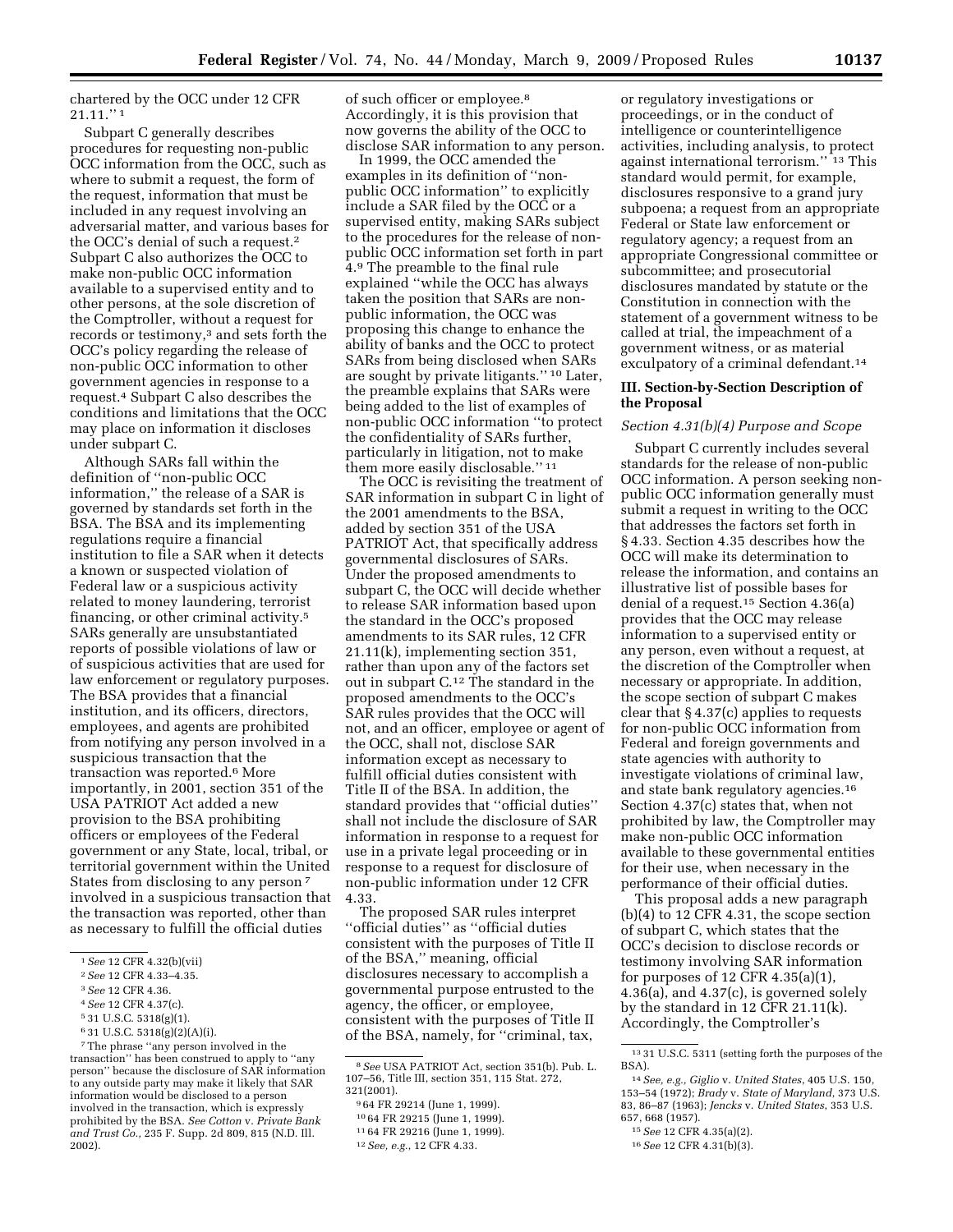discretion to disclose SAR information to any person or entity without a request under § 4.36, and the OCC's determination to disclose SAR information in response to a request for use in private litigation under § 4.33 or to another government agency under § 4.37, will be circumscribed by the standard in the proposed amendments to 12 CFR 21.11(k) prohibiting the disclosure of SAR information ''except as necessary to fulfill official duties consistent with Title II of the Bank Secrecy Act.'' In accordance with the OCC's longstanding commitment to protect the confidentiality of SARs, this proposed standard also provides that ''official duties'' does not include the disclosure of SAR information in response to a request for use in a private legal proceeding or in response to a request for disclosure of non-public information under 12 CFR 4.33.

## *Section 4.32(b) Definition of Non-Public OCC Information*

This proposal amends the definition of ''non-public OCC information'' in § 4.32(b) to remove the reference to ''a SAR filed by the OCC, a national bank, or a Federal branch or agency of a foreign bank licensed or chartered by the OCC under 12 CFR 21.11'' from the illustrative list of examples that follow the definition of ''non-public OCC information.'' SAR information would still be covered by the definition of ''non-public OCC information.'' However, the OCC is proposing to remove the reference to SARs from the illustrative list because highlighting SAR information as an example of nonpublic OCC information would be misleading in light of the amendments to § 4.31 described in the previous section. As described earlier, under the amendments to subpart C, SAR information would become a unique subset of non-public OCC information subject to release solely in accordance with the standards set forth in 12 CFR 21.11(k).

Notwithstanding the OCC's deletion of the specific reference to SARs as an example of ''non-public OCC information,'' SAR information would continue to be otherwise subject to the provisions of subpart C that are not superseded by the standards proposed in part 21. For example, § 4.37(d), which generally provides that the possession by a person of non-public OCC information does not constitute a waiver by the OCC of its right to control, or impose limitations on, the use and dissemination of the information, would continue to apply to SAR information.

## *Section 4.35(a)(2) Consideration of Requests*

Section 4.35 generally describes how the OCC makes its determination to release or to withhold non-public OCC information in response to requests received under § 4.33. Section 4.35(a)(2) lists five examples of reasons for which the OCC will deny the release of nonpublic OCC information.

The OCC is proposing to add ''when prohibited by law'' as a sixth example of a reason for denial of requests made under § 4.33. This addition clarifies that the OCC may deny a request under § 4.33 when prohibited by law, for example, when the standard in § 21.11(k) is applicable to a request for SAR information.

## *Section 4.37(c) Disclosures to Government Agencies*

The proposal also makes a technical correction to § 4.37(c). Section 4.37(c) describes the basis for disclosures of non-public OCC information to government agencies. The last sentence in § 4.37(c) also states that any information that is made available under this section is OCC property, and the OCC may condition its use on appropriate confidentiality protections, ''including the mechanisms identified in § 4.37.'' However, the various mechanisms that provide confidentiality protections are identified in § 4.38 of subpart C, rather than in § 4.37. Therefore, the OCC is proposing to replace the reference to ''§ 4.37'' with a reference to ''§ 4.38.''

#### **IV. Request for Comments**

The OCC welcomes comments on any aspect of these proposed amendments to the SAR rules.

The OCC has timed the release of this proposal to coincide with the issuance of the proposed rules to amend its SAR confidentiality rules set forth in 12 CFR part 21.11(k), so that commenters can consider each proposal in commenting on the other.

#### **V. OCC Solicitation of Comments on Use of Plain Language**

Section 722 of the Gramm-Leach-Bliley Act, Public Law 106–102, sec. 722, 113 Stat. 1338, 1471 (Nov. 12, 1999), requires the OCC to use plain language in all proposed and final rules published after January 1, 2000. Therefore, the OCC specifically invites your comments on how to make this proposal easier to understand. For example:

• Have we organized the material to suit your needs? If not, how could this material be better organized?

• Are the requirements in the proposal clearly stated? If not, how could the requirements be more clearly stated?

• Does the proposal contain language or jargon that is not clear? If so, which language requires clarification?

• Would a different format make the regulations easier to understand? If so, what changes to the format would make them easier to understand?

• What else could we do to make the regulations easier to understand?

## **VI. OCC Community Bank Comment Request**

The OCC invites your comments on the impact of this proposal on community banks. The OCC recognizes that community banks operate with more limited resources than larger institutions and may present a different risk profile. Thus, the OCC specifically requests comment on the impact of the proposal on community banks' current resources and available personnel with the requisite expertise, and whether the goals of the proposal could be achieved, for community banks, through an alternative approach.

#### **VII. OCC Regulatory Analysis**

#### *Regulatory Flexibility Act*

Under section 605(b) of the Regulatory Flexibility Act (RFA), 5 U.S.C. 605(b), the regulatory flexibility analysis otherwise required under section 604 of the RFA is not required if the agency certifies that the rule will not have a significant economic impact on a substantial number of small entities and publishes its certification and a short, explanatory statement in the **Federal Register** along with its rule.

The OCC has determined that the proposed amendments will not have a significant economic impact on a substantial number of small entities. The proposed changes in internal standards, which were prompted by a statutory change, will simply affect the nature of the OCC's internal deliberations regarding the agency's ability to disclose a SAR. Therefore, pursuant to section 605(b) of the RFA, the OCC hereby certifies that this proposal will not have a significant economic impact on a substantial number of small entities. Accordingly, a regulatory flexibility analysis is not needed.

# *Executive Order 12866*

The OCC has determined that this proposal is not a significant regulatory action under Executive Order 12866. The OCC has concluded that the proposed change in the OCC's internal